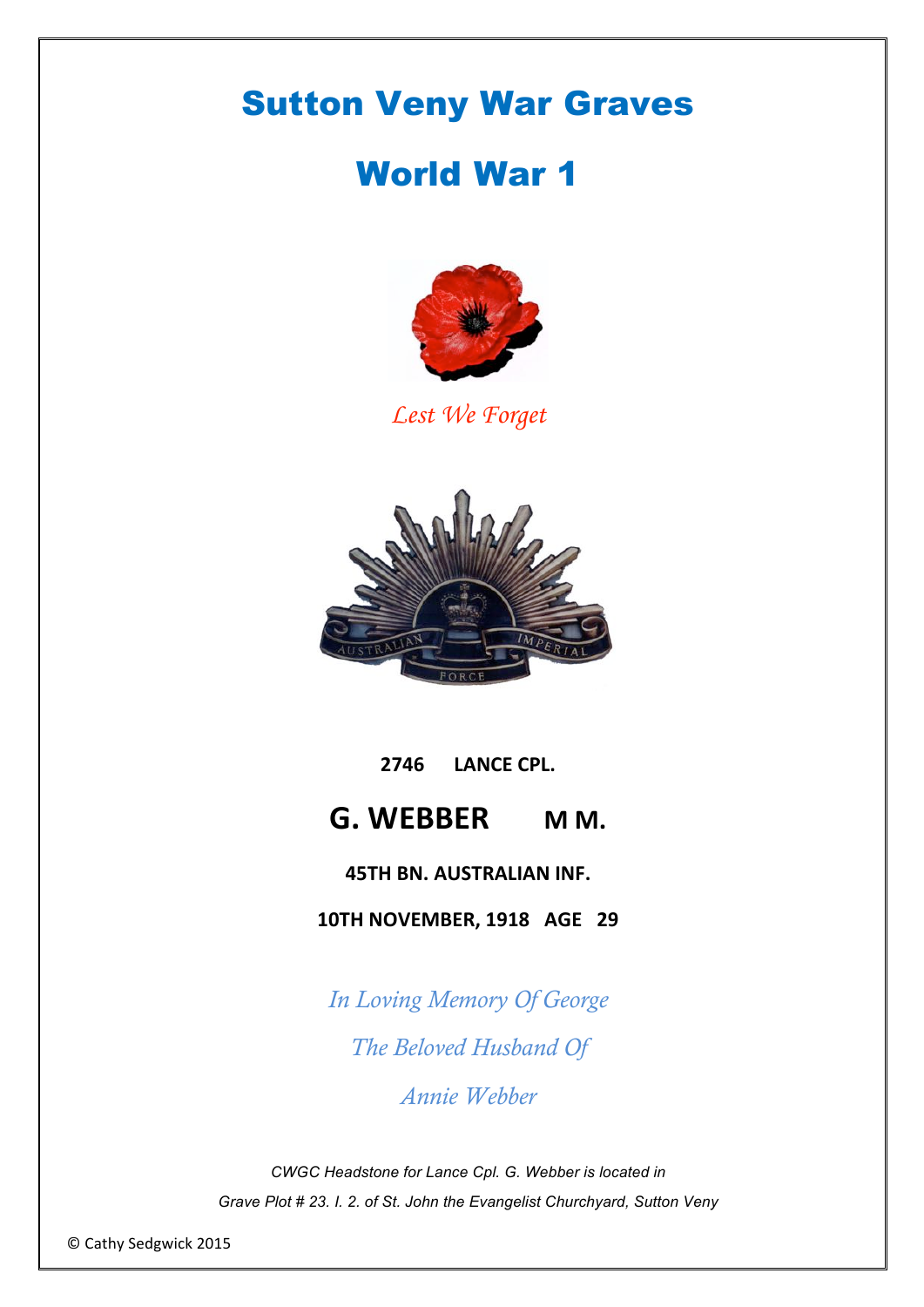## **George WEBBER**

George Webber was born at Okehampton, Devonport, England in 1890 to parents William Henry & Lucy Webber (nee Pike). His birth was registered as George Pryn P. Webber in the June quarter, 1890 in the registration district of Okehampton, Devon, England.

The 1891 England Census recorded George Pryn Painter Webber as a 1 year old living with his family at East Street, Okehampton, Devon, England. The head of the house was listed as James Pike (Labourer General, aged 55) & his wife Ann Pike (aged 54). George's parents were listed as William Henry Webber (Plumber Gas Fitter, aged 27, born London) & Lucy Webber (aged 24, born South Molton, Devon). Lucy was the daughter of James & Ann Pike & William Henry Webber was their son-in-law. Also listed in the household were George's brothers – William James Pike Webber (aged 3) & James Jamieston Webber (aged 5 weeks). All 3 brothers had been born at Okehampton, Devon.

The 1901 England Census recorded George Webber as an 11 year old visitor at 45 Victory Street East, Stoke, Devonport. England. The head of the house was Sidney J. Hender (General Labourer, aged 33) & Lucy Hender (aged 34) who was George's mother who had remarried. Also listed in the household were 3 children – Ann Hender (aged 6), Lucy Hender (aged 4) & Sidney Hender (aged 1).

The UK Royal Navy registers of Seaman's Services lists George Prynn Painter Webber's date of birth as 9<sup>th</sup> March, 1889 at Okehampton, Devon. His occupation was listed as a Blacksmith's \_\_\_\_. George Webber joined the Royal Navy on 22<sup>nd</sup> July, 1909 for a period of 12 years.

The 1911 England Census recorded George P. P. Webber as a 22 year old, single Stoker 1<sup>st</sup> Class in the Royal Navy.

George Webber served on the following ships: *Vivid II* as Stoker II (22 July, 1909 – 7 February, 1910); *Argyll* as Stoker II (8 February, 1910 – 5 August, 1910); *Argyll* – as Stoker I (6 August 1910 – 30 August 1911); *Vivid* as Stoker I (31 August 1911); *Argyll* as Stoker I (22 September 1911 – 4 March 1912); *Vivid II* as Stoker I (5 March 1912 – 12 August 1912); *Cornwallis* as Stoker I (13 August 1912 – 10 October 1912) & *Victory* as Stoker (11 October 1912 to 9 December 1912). Stoker 1<sup>st</sup> Class George Webber was invalided to Haslar Hospital with a Rectal Abscess & placed on a Pension from  $20<sup>th</sup>$  December, 1912.

George Webber stated he was a 28 year old, single, Labourer from 69 Hayberry St, North Sydney when he enlisted at R.A.S. Showground, Sydney on  $6<sup>th</sup>$  April, 1916 with the 45<sup>th</sup> Infantry Battalion,  $6<sup>th</sup>$  Reinforcements of the Australian Army (A.I.F.). His service number was 2746 & his religion was Church of England. His next of kin was listed as his mother – Mrs Lucy Hender of 28 Renown Street, Keyham, Devonport, England.

Private George Webber embarked from Sydney on HMAT *Ceramic (A40)* on 7<sup>th</sup> October, 1916 & disembarked at Plymouth, England on 21<sup>st</sup> November, 1916.

Reinforcements were only given basic training in Australia. Training was completed in training units in England. Some of these were located in the Salisbury Plain & surrounding areas in the county of Wiltshire.

Pte George Webber was marched in to 12<sup>th</sup> Training Battalion, Camp 3 at Codford, Wiltshire on 21<sup>st</sup> November, 1916.

Pte Webber was admitted to King George Hospital, London on 9<sup>th</sup> December, 1916 & discharged from Hospital to Codford on 1<sup>st</sup> January, 1917.

Pte Webber proceeded overseas to France via Folkestone from 12<sup>th</sup> Training Battalion, Codford on 22<sup>nd</sup> May, 1917. He joined 4<sup>th</sup> A.D.B.D. (Australian Divisional Base Depot) at Etaples, France on 23<sup>rd</sup> May, 1917.

Pte Webber proceeded from Havre to join his Unit on  $15<sup>th</sup>$  June, 1917 & was taken on strength in the field with  $45<sup>th</sup>$ Battalion on 22<sup>nd</sup> June, 1917.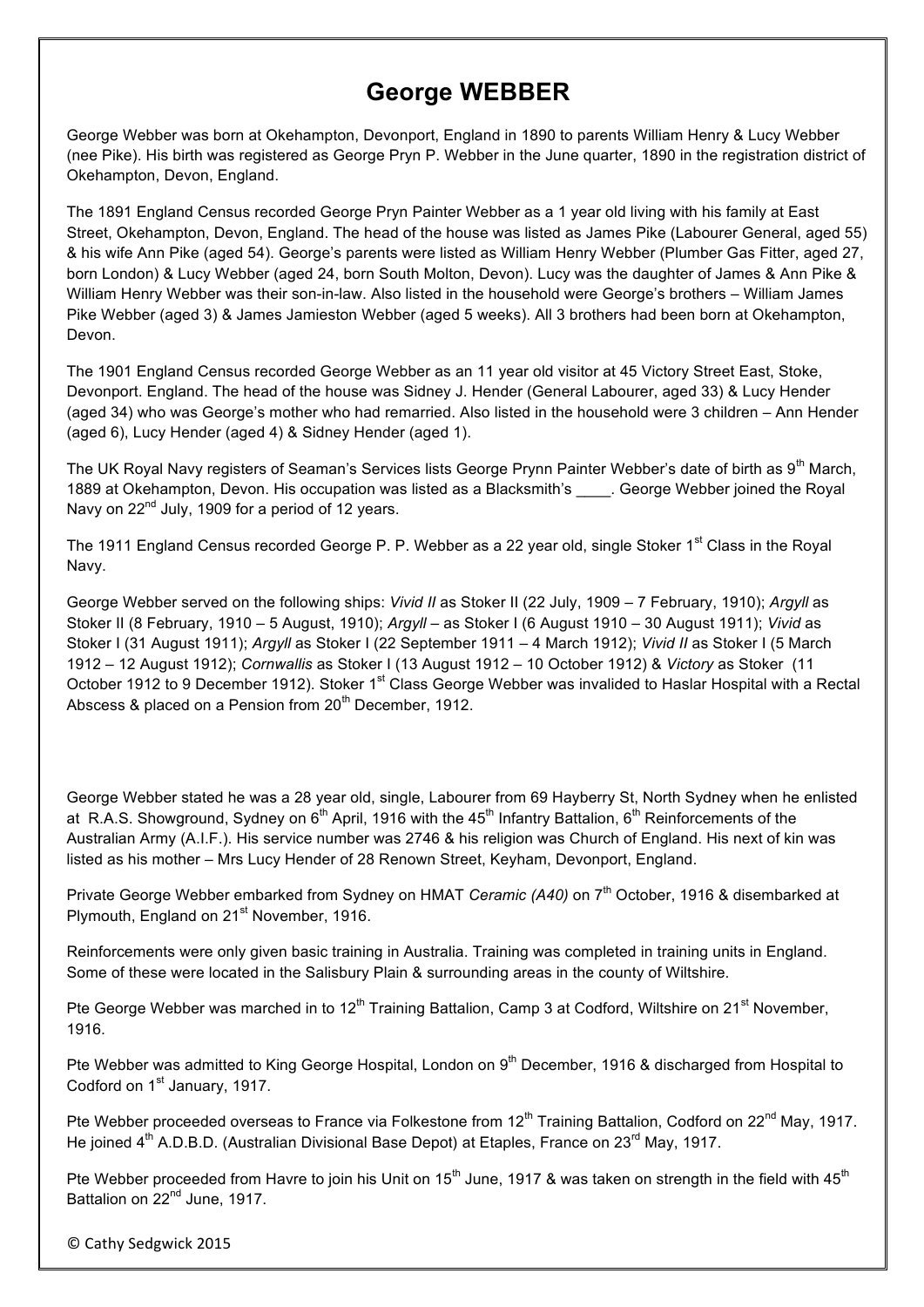Pte Webber was appointed to Lance Corporal on 7<sup>th</sup> October, 1917.

Lance Corporal George Webber was awarded the Military Medal for Bravery "*For conspicuous bravery and endurance at Zonnebeke on 12th October 1917 during heavy enemy barrage and counter attack. He went out into No Mans Land several times and bandaged and carried wounded men back to our lines, thus saving many of his comrades. His coolness and courage was most marked and was an example to all.*" (*London Gazette* – 28 January, 1918 & *Commonwealth of Australia Gazette* – 27 June, 1918)



*Military Medal showing both sides*

Lance Corporal Webber was wounded in action with a gun shot wound to left arm on 13<sup>th</sup> October, 1917. He was taken to 3<sup>rd</sup> Australian Field Ambulance then transferred & admitted to 11<sup>th</sup> Stationary Hospital at Rouen on 13<sup>th</sup> October, 1917. L/Cpl. Webber was invalided to England on Hospital Ship Panama on 17<sup>th</sup> October, 1917. He was admitted to War Hospital at Stratford-on-Avon on 18<sup>th</sup> October, 1917 with a gunshot wound to left arm (slight) & discharged to furlo on 21<sup>st</sup> November, 1917.

L/Cpl. Webber was on furlo from  $21<sup>st</sup>$  November to  $5<sup>th</sup>$  December, 1917.

L/Cpl. Webber was marched in from Admin. Headquarters from furlo to No. 1 Command Depot at Sutton Veny, Wiltshire on 6<sup>th</sup> December, 1917. He was medically classified as B1 A2 (fit for overseas training camp in three to four weeks).

L/Cpl. Webber was written up for an Offence at Sutton Veny. He was Absent without Leave from 6.30 pm on 11<sup>th</sup> January, 1918 until 9 am on 14<sup>th</sup> January, 1918. He was awarded 10 days Field Punishment No. 2 & forfeited 4 days' pay. The 10 days F.P. was cancelled by authority of Lt. Col. R. Beardsmore.

L/Cpl. Webber was marched in to Overseas Training Brigade at Longbridge Deverill. Wiltshire on 24<sup>th</sup> April, 1918.

George Webber, aged 31, married Mary Annie Gledhill, aged 25, on 6<sup>th</sup> May, 1918 at St. Mark's Church, Dewsbury. William Webber (deceased) was listed as the father of George Webber & James Gledhill (Art Master) was listed as the father of Mary Annie Gledhill. George's address at the time of his marriage was Devonport & Mary Annie's address was listed as Birkdale Rd, Dewsbury.

L/Cpl. Webber was written up for an offence at Sandhill - being Absent without Leave from midnight on 10<sup>th</sup> May, 1918 to 1 pm on 11<sup>th</sup> May, 1918. The offence was reviewed under KR 507 and cancelled. He forfeited 1 days' pay for the absence.

L/Cpl. Webber proceeded overseas to France via Folkestone from Overseas Training Brigade on 22<sup>nd</sup> May, 1918. He was marched in from England at Havre, France on 24<sup>th</sup> May, 1918 & was marched out to join his Unit on 26<sup>th</sup> May, 1918.

L/Cpl. Webber rejoined his Unit in the field on  $30<sup>th</sup>$  May, 1918.

L/Cpl. Webber was wounded in action ( $2^{nd}$  occasion) on  $9^{th}$  July, 1918. He was taken to  $4^{th}$  Australian Field Ambulance with shrapnel wound to chest & syno. knee. L/Cpl. Webber was transferred to  $9<sup>th</sup>$  General Hospital at Rouen on 11<sup>th</sup> July, 1918 then invalided to England on 12<sup>th</sup> July, 1918 on Hospital Ship *Aberdonian*.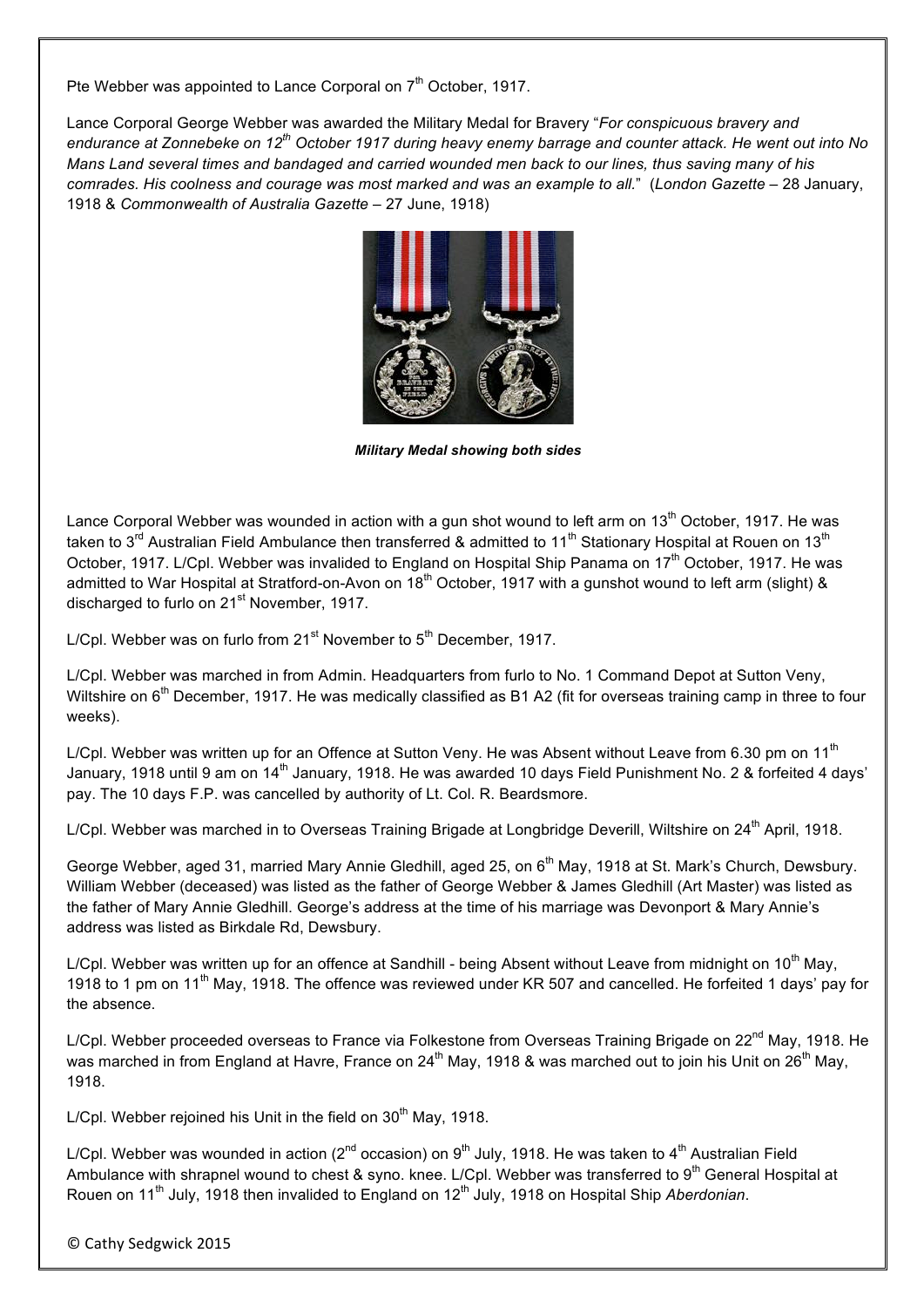L/Cpl. Webber was admitted to South African Military Hospital at Richmond on 13<sup>th</sup> July, 1918 with a gunshot wound to chest & "inf. Jt. knee It". He was transferred to 1<sup>st</sup> Auxiliary Hospital at Harefield on 2<sup>nd</sup> August, 1918 & discharged to furlo on  $14<sup>th</sup>$  August, 1918.

L/Cpl. Webber was on furlo from  $14<sup>th</sup>$  to 28<sup>th</sup> August, 1918 & was then to report to No. 1 Command Depot at Sutton Veny.

L/Cpl. Webber was reported Absent without Leave by Admin. Headquarters in London on 30<sup>th</sup> August, 1918. He was written up for being Absent without Leave from 10.30 am on 29<sup>th</sup> August, 1918 until 10.15 am on 2<sup>nd</sup> September, 1918. The offence was admonished by Major C. H. Howard & he forfeited 4 days' pay.

L/Cpl. Webber was marched in to No. 1 Command Depot at Sutton Veny on 2<sup>nd</sup> September, 1918. He was medical classified as B1 A4 (fit for overseas training camp when passed dentally fit).

L/Cpl. Webber was taken on strength as Permanent Cadre at No. 1 Command Depot from 45<sup>th</sup> Battalion to complete Establishment on 27<sup>th</sup> October, 1918.

Lance Corporal George Webber was admitted to the Military Hospital at Sutton Veny, Wiltshire on 10<sup>th</sup> November, 1918 with fractured femur – left & right resulting from an accident.

Lance Corporal George Webber died at 05.00hrs on 10<sup>th</sup> November, 1918 at the Military Hospital, Sutton Veny.

An Inquest was held on the body of George Webber at the Military Hospital, Sutton Veny on  $12<sup>th</sup>$  November, 1918. Depositions were also taken from the following witnesses:

*WILLIAM LEE – 45, Vicarage Street, Warminster, Motor Driver Mechanic. On Saturday last at about 9.45 pm I was driving a Motor Omnibus running form Warminster to Sutton Veny. I was driving up the slope in front of the main Hospital gate, and was in second gear going about three miles per hour. I noticed a soldier put up his hand for me to stop, but being full I did not stop. I did not say anything to him. I then felt a jolt at the back, and the bell rang. I at once stopped, and someone told me I had run over a man. On getting down I found the man had been taken away. A bystander said there was a man riding on the front step, and he jumped off and another man tried to take his place whilst the bus was in motion. I have continually told men not to ride on the step, and I have been threatened by the men if I did not let them get on. I have also asked the Military men to prevent men from riding on the step, but they do nothing about it. I have had men ride on the bonnet of the bus as they will not get off. There were five men on the front seat with me which is supposed to hold two, and I could not see the man on the step. It was very dark at the time. (Sgd) William Lee.*

DOROTHY ROWE - *45, Vicarage Street, Warminster. I was conductress of the bus driven by previous witness. I felt the jolt of the bus but saw no one fall. I at once pulled the bell and the driver immediately stopped, there were then*  five or six men on the back step, and the inside of the bus was full. One of the men on the step shouted "Stop the bus". I got out at once, and I heard someone say "We've run over a man". It is impossible to stop the overcrowding of *the bus, as the men will rush on. I have asked them to be careful and not to push.* 

#### *(Sgd) Dorothy Rowe*

*JOHN McDONALD, Driver, 1st Battery, Australian Field Artillery, Sutton Veny Camp. On Saturday evening I was sitting on the front seat of the bus returning to Sutton Veny Camp between 9.30 & 10 pm. There was a man standing on the step, he got on as we left Warminster. As we were going up the hill outside the Hospital the man on the step jumped off, another man (Deceased) standing at the side of the road ran after the bus and tried to jump on the step. He missed his foot on the step and fell. I looked over the side and then I felt the jolt, I knew it had gone over him. He*  seemed to be clear of the wheels. The bus was going very slowly, and stopped at once. The driver could not see. *The man came up from behind. (Sgd) John McDonald*

*ALFRED WILLIAM PITT, Private, 8th Field Ambulance, A.M.C. Group Clearing Hospital, Sutton Veny. I was a passenger from Warminster on Saturday night/the bus in question. I was standing on the step at the back, the bus was so full I could not get inside. There were three men hanging on behind me. I could see a man standing on the front footboard all the way out. When we were mid-way between the Hospital and the camp he jumped off. A man on the side of the road ran up to take his place and had to dodge the man who had jumped off. He tried to jump on the*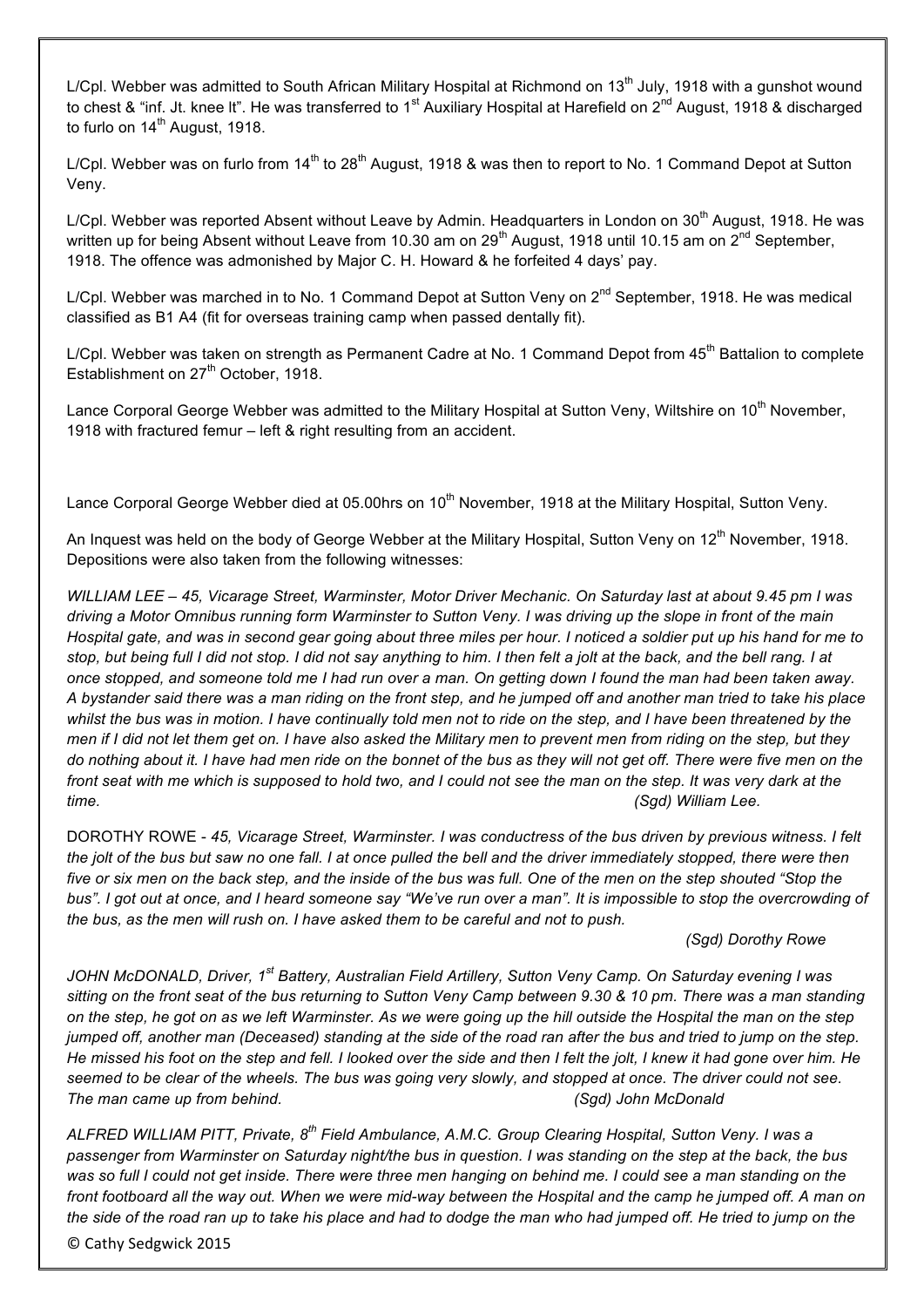*bus and missed the step and fell. He was halfway under the bus when I saw him fall I called out "Stop the bus" but the back wheel went over him. The bus stopped within twelve yards. I jumped off and ran down to him. There were a few gathered round him. I looked after him until the stretcher came. I helped him on to the stretcher with three others and he was then carried off to the hospital. The man had only about three hundred yards to go to his camp. (Sgd) A. W. Pitt*

*CHARLES EDWARD FENN – Captain R.A.M.C. Military Hospital Sutton Veny. Deceased was admitted to hospital on the 8th inst. at about 9.45 pm. I saw him in receiving room and admitted him to hospital. When I examined him he was suffering from fracture of both thighs, and a long wound about 6 inches long, on either side of the right leg, near the knee, but the fracture was not compound. There was also a fracture of the pelvis. He died from shock at 5 am the following morning. He was conscious on admission, but made no coherent statement about the accident. The injuries were consistent with his being run over by a bus. (Sgd) Charles E. Penn Capt. R.A.M.C.*

*JOHN FITTON – Sapper 2nd A.T.C. Sutton Veny Camp. I have seen the body of deceased. His name was George Webber, he was acting Sergeant Cook at No. 3 Cookhouse, Sutton Veny Camp. (Sgd) J. Fitton*

*GORDON CARMICHAEL CAMERON, Asst. Adjutant, No. 1 Command Depot, A.I.F., Sutton Veny. On Saturday morning, 10th. inst. at about 10 o'clock I received a telephone message from Sutton Veny Military Hospital that an accident had befallen No. 2746, L/C Webber, 45th Infantry Battalion, A.I.F. and that he had died as the result of the accident. (Sgd) Cameron, Lieut. Asst. Adjutant, No. 1 Command.* 

VERDICT – That the said George Webber came to his death from fractured thighs and pelvis, due to accidentally falling under the wheel of a motor bus at Sutton Veny, on the  $9<sup>th</sup>$  day of November, 1918 and that no blame attaches to the driver of the bus, and that the said George Webber was a male person aged about 30 years and a Lance Corporal A.I.F.

A death for George Webber, aged 30, was registered in the December quarter, 1918 in the district of Warminster, Wiltshire.

Lance Corporal George Webber was buried at 11 am on 15<sup>th</sup> November, 1918 in St. John the Evangelist Churchyard at Sutton Veny - Grave no. 23. From the burial report of Lance Cpl. Webber - *Coffin was polished Elm with Brass furnishings* – *Deceased was buried with full Military Honours, the body being conveyed to the graveside on a Gun Carriage. Firing Party and Pall bearers were taken from deceased's late Company. A number of deceased's late Comrades followed the remains to the graveside Wreaths from Wife and Nursing staff of Netley Hospital were placed on the grave after the "Last Post" had been sounded. Headquarters A.I.F. Depots in United Kingdom were represented at the funeral. Also in attendance at the funeral were – (Wife) Annie Webber of 7 Birkdale Rd, Dewsbury, Yorks; (Brother-in-law) J. B. Gledhill (RN) of 7 Birkdale Rd, Dewsbury, Yorks; (Brother) J. J. Webber of 28 Renown St, Devonport; (Brother) S. J. Hender of 28 Renown St, Devonport.*

George Webber requested in his Will dated  $7<sup>th</sup>$  June, 1918 that all his real & personal Estate be left to his wife – Mary Annie Webber of 7 St. Mark Terrace Brikdale Rd, Dewsbury, Yorkshire. George Webber's previous Will, dated  $30<sup>th</sup>$  June, 1917 had his mother – Mrs Lucy Hender of 28 Renown St, Keyham, Devonport, England as the beneficiary.

Lance Corporal George Webber was entitled to British War Medal & the Victory Medal. A Memorial Scroll & Memorial Plaque were also sent to L/Cpl. Webber's widow – Mrs M. A. Webber in England (both sent November, 1922).

The CWGC lists Lance Corporal George Webber, 2746, of 45th Battalion, Australian Infantry, A.I.F., as the son of Mrs L. Hender; husband of Annie Hopkinson (formerly Webber) of 3 Richmond Street, Cross Bank, Batley, Yorks, England. Born at Devonport, England. Awarded MM.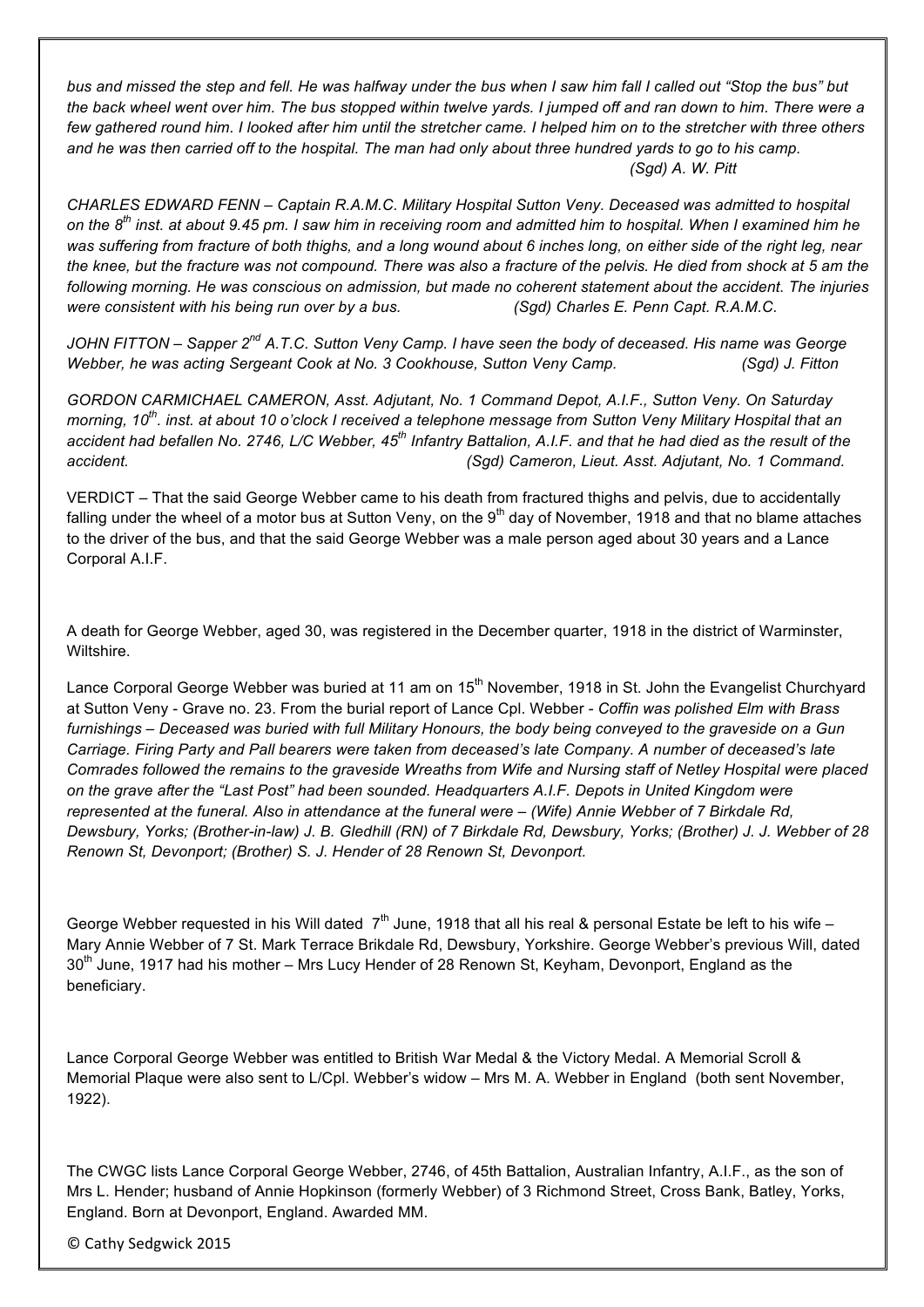Lance Cpl. G. Webber is commemorated in the Hall of Memory Commemorative Area at the Australian War Memorial, Canberra, Australia on Panel 140.



Roll Of Honour WW1 Australian War Memorial Canberra, Australia

(76 pages of Lance Corporal George Webber's Service records are available for On Line viewing at National Archives of Australia website).

*Information obtained from the Australian War Memorial (Roll of Honour, First World War Embarkation Roll) & National Archives.*

### **Newspaper Reports**

## **450th CASUALTY LIST**

### **NEW SOUTH WALES**

#### **DIED OF ILLNESS**

Pte Geo. Webber, M.M., England

(*The Sydney Morning Herald*, NSW – Saturday 7 December, 1918)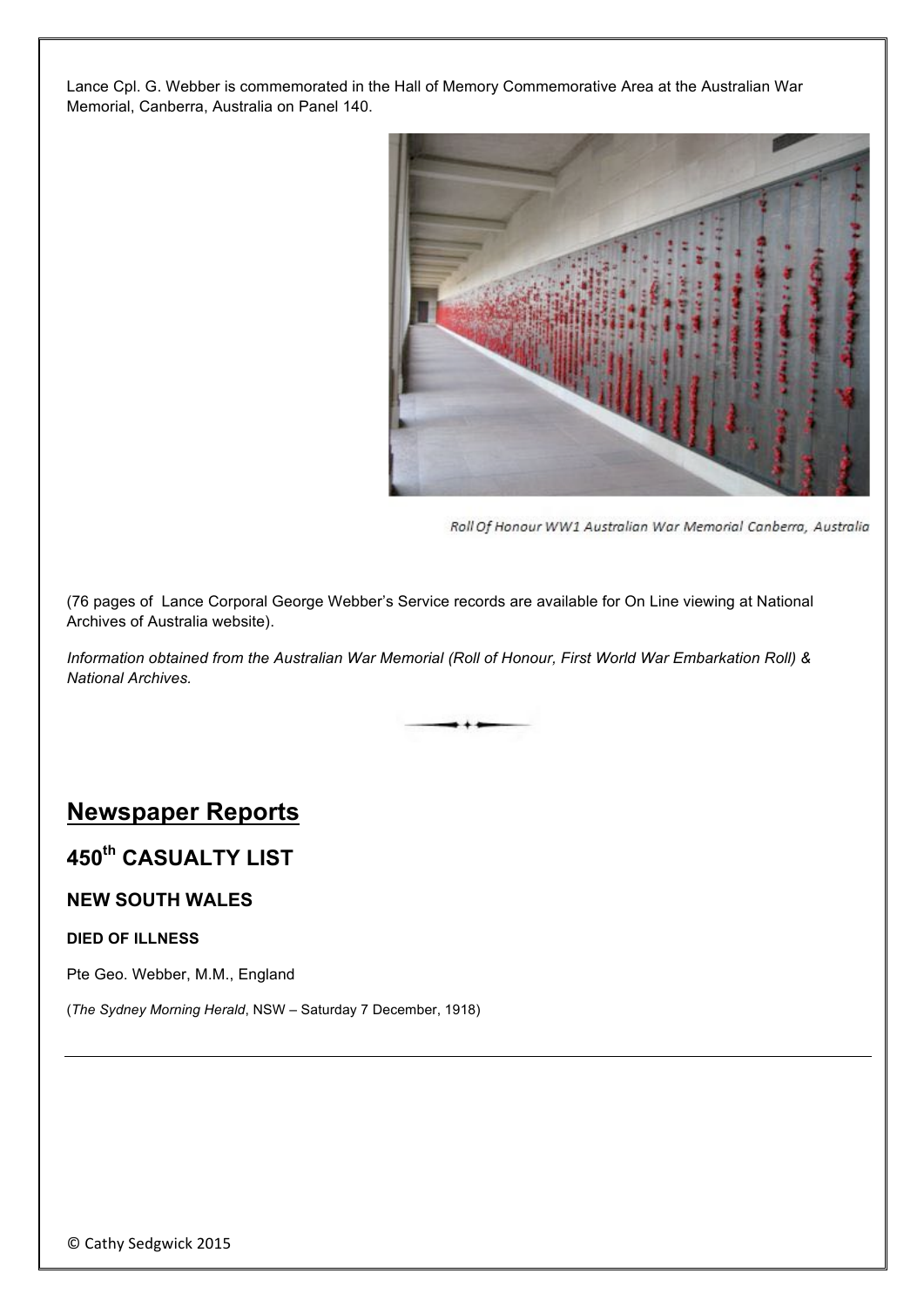#### Commonwealth War Graves Commission Headstones

The Defence Department, in 1920/21, contacted the next of kin of the deceased World War 1 soldiers to see if they wanted to include a personal inscription on the permanent headstone at St. John the Evangelist Churchyard at Sutton Veny. Space was reserved for 66 letters only (with the space between any two words to be counted as an additional letter) & the rate per letter was around 3 ½ d (subject to fluctuation).

The expense in connection for the erection of permanent headstones over the graves of fallen soldiers was borne by the Australian Government. *(Information obtained from letters sent to next of kin in 1921)*

Lance Corporal George Webber does have a personal inscription on his headstone.

*In Loving Memory Of George The Beloved Husband Of Annie Webber*



**War Graves at Sutton Veny** *(Photos from CWGC)*